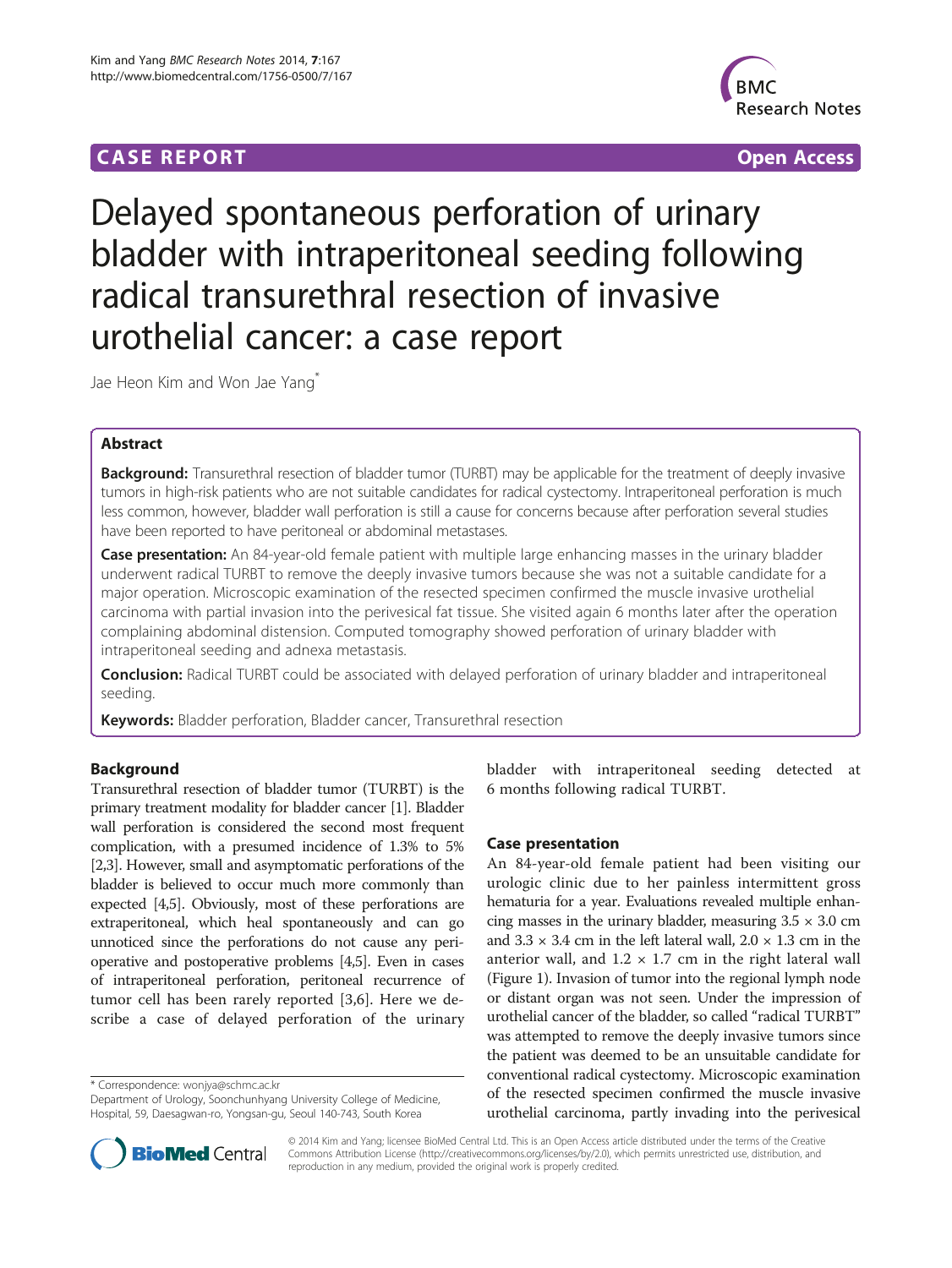<span id="page-1-0"></span>

fat tissue. Cystogram conducted after the procedure revealed no extravasation of dye. The patient and her family refused major operation or any other adjuvant treatment due to her old age and comorbid physical status. The patient was urinating well and gave no specific complaint except intermittent gross hematuria during her follow up at 3 months after the operation.

The patient visited our clinic again 6 months later after the operation complaining abdominal distension and change in her mental status. Computed tomography revealed a large amount of ascites with enhancing peritoneal thickening and peripheral nodular enhancement of the right adnexa, indicating peritoneal seeding and metastasis (Figure 2a). The urinary bladder showed enhancing wall thickening with perivesical fat infiltration and a defect in the anterior wall, suggestive of perforation (Figure 2b). Analysis of ascitic fluid demonstrated high level of creatinine (indicating urinary ascites) and was positive for metastatic carcinoma. The patient expired 7 days after admission with conservative care.

#### **Discussion**

The objective of TURBT is to eradicate all visible disease while attaining an accurate histological diagnosis. To achieve this goal, deep and extensive resection beyond

the basement membrane is generally warranted. This, however, puts the patient at risk of bladder perforation [[1\]](#page-2-0). The real incidence of bladder perforation during a TURBT is not well known, and is often underestimated. This is because no routine examination is done to check bladder perforation in asymptomatic patients [\[7\]](#page-2-0). Two studies have described routine cystogram after TURBT [[4,5\]](#page-2-0). In small series of 36 and 34 patients, contrast medium leakage was confirmed in 58.3% and 50%, respectively. All perforations were extraperitoneal and were managed conservatively [\[4,5\]](#page-2-0). On the other hand, intraperitoneal perforations are much less common. Bladder wall perforation is still a cause for concerns because several studies have been reported to have peritoneal or abdominal metastases after a perforation [\[3,6,8](#page-2-0)]. Mydlo et al. noted that intraperitoneal perforation was followed by extensive peritoneal and liver metastasis within 4 months of resection [[3](#page-2-0)]. Bus *et al.* reported the first case of tumor seeding to both adnexa in a patient with low grade urotherlial cancer conservatively treated with TURBT that had intraperitoneal perforation [\[6\]](#page-2-0). Skolarikos et al. insisted surgical repair of a bladder perforation during transurethral resection of bladder tumor increases the risk of extravesical tumor cell recurrence and negatively affects patient prognosis, however, we assume their study had a lower level of evidence due to their retrospective approach [[8\]](#page-2-0). For example, there exists a possibility that they tended to perform surgical repair to the more severe bladder perforation. All patients undergoing open surgical repair ended in extravesical tumor recurrence in their study [\[8](#page-2-0)].

TURBT may be applicable not only in the management of superficially invasive urothelial cancer but for the treatment of deeply invasive tumors in high-risk patients to whom the radical cystectomy is not suitable [\[9\]](#page-2-0). Perforation is usually a consequence of inadvertent full thickness bladder wall resection [[4](#page-2-0)]. Some advocates of radical TURBT argue on the fact that since the morbidity regarding the perforation which is required for complete removal of the tumor is minimal the end justifies the means [\[4](#page-2-0)]. In our case, radical TURBT was attempted since the cystoscopic